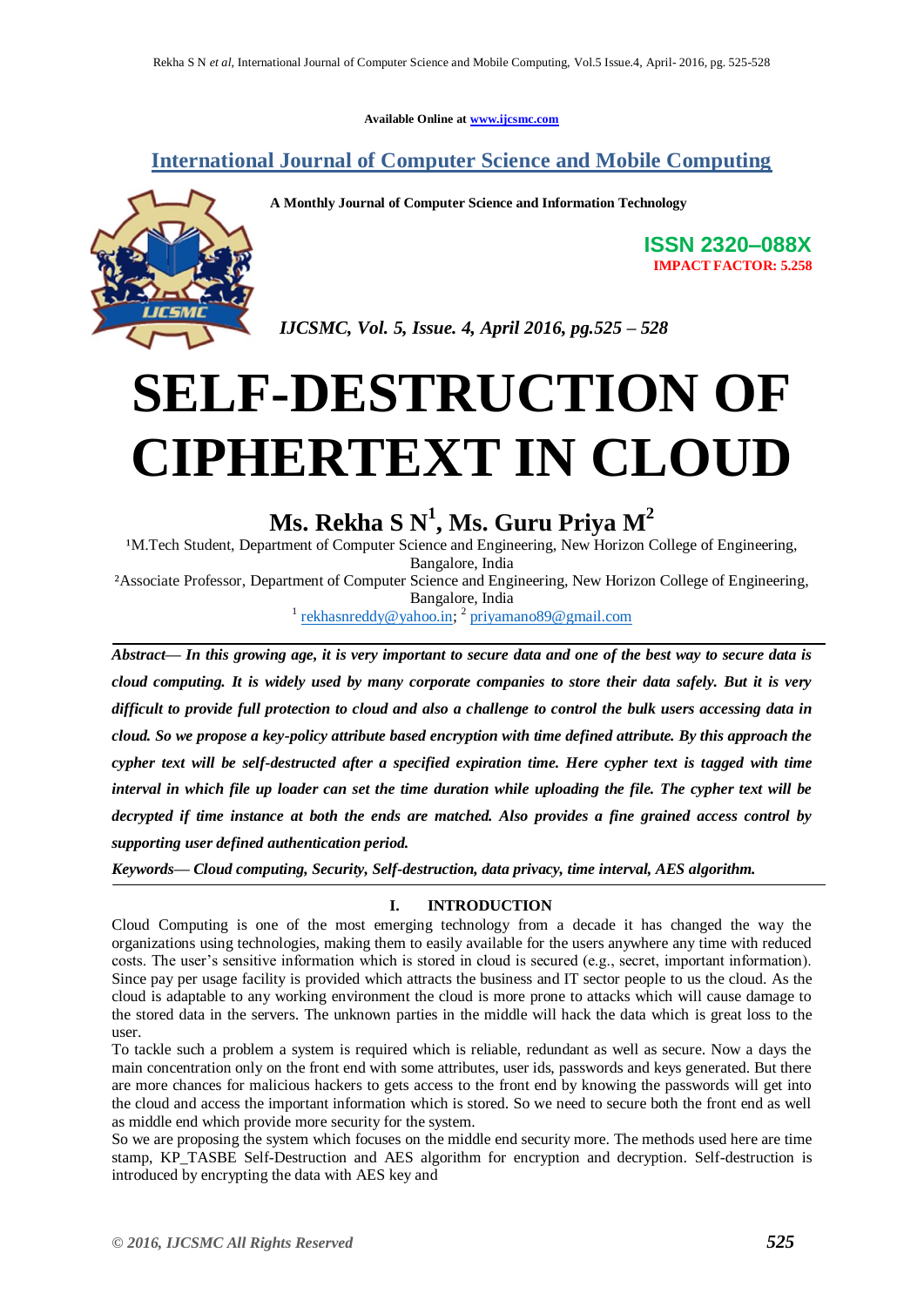Self-destruction is implemented by encrypting the data with a key and collecting the decryption key with the users. The KP TSABE will solve some of the important security problems by providing user defined authorization and secured access control during this period.

The secured information will be self-destructed after a user specified time expires. Since the data is destructed the malicious users will not get the information as it is self-destructed and moved to other locations. And even if they get accessed the data will be of no use since it is decrypted with AES key. The hackers can perform all the activities in a time interval, if not they have to start from the beginning as the session will not exists.

#### **II. RELATED WORK**

N S Jeyakarthikka et al [1] the personal information which is stored in the cloud will be account numbers, sensitive codes, and other necessary details can be misused. This information may be cashed, copied by the service providers without the knowledge of the user. Ranjith K, et al [2] concluded that the self-destruction system automatically deletes all the information which is no more required to the user. When user specifies the time while uploading the information to the cloud, we strongly believe the old data which is no more needed will be deleted and the data complexities will be reduced.

Jinbo Xiong et al. [3] proposed that the data stored in the cloud will be destructed if an unauthorized access is detected. This detection is based on the time interval and the attributes associated with cipher text. Kishore K et al. approach provides the latest functionalities and the system also feasible to use in a cloud environment. Further we include AES algorithm for the encryption and decryption process which secures the data in the cloud. We propose a self-destructing which mainly focus on protecting data by automatically destructing the data after a period of time. First encrypt the data into cipher text using AES encryption and the provide decryption key and cipher text to the user.

#### **III. EXISTING SYSTEM**

To protect the privacy of the data in a cloud is a very big challenge especially in cross cloud and big data environment since the ownership of the data is divided by the administration the cloud servers may migrate the user data into other cloud. To meet this challenge, design a solution which supports the user-defined authorization and provide a fine-grained access control to the users. The data which is shared is to be destroyed after the user specified time expires. Encrypted form is one of the method to store the data in the cloud but this format cannot be shared at the access level. Whenever the user want to share the information, he must know exactly to whom the data is to be shared.

The disadvantage of the system is that the hacker will get into the system at access level and misuses the secured data. The data owner should know the other whom he wanted to share the data. Key policy based time encryption is proposed which has many advantages where multiple users can download the information at a specified time.

#### **IV. PROPOSED SYSTEM**

The gradual increase in the business and the IT sectors, the cloud services has a vast demand. As the cloud services grows, a lot of new challenges has emerged. One of the very basic problem is security. How to secure the sensitive data on servers safely?

So in this paper we propose a concept KP-TABE method which is able to solve some of the problems of the cloud storage environment. The time interval is specified while uploading the information to the cloud by the user. Also a flexible access control is provided during the authorization period. The user specifies the time, once this time expires the data which is stored will be destroyed automatically so that the data can be secured from the unauthorized agents. The AES algorithm used for encryption and decryption.

#### **V. METHODOLOGY**

The method which we proposed here solves some problems so that the data stored in the cloud can be secured. Here the time interval is required. While the user uploading the information he will set the time. Within the time interval the user should download the information from the cloud. Before the time expires the user can have access to get thee data. Once the time expires then the data in cloud automatically destroyed so that the data is secured. Also unauthorized agents will not be able to get the data.

While user uploading the file, it will be stored in cloud in the encrypted format by AES encryption key, the stored data will be different blocks depends on the size of the data uploaded. User can download the data by decryption key before the time expires as it gets destroyed automatically. Once self-destroyed the user should recover data from the cloud.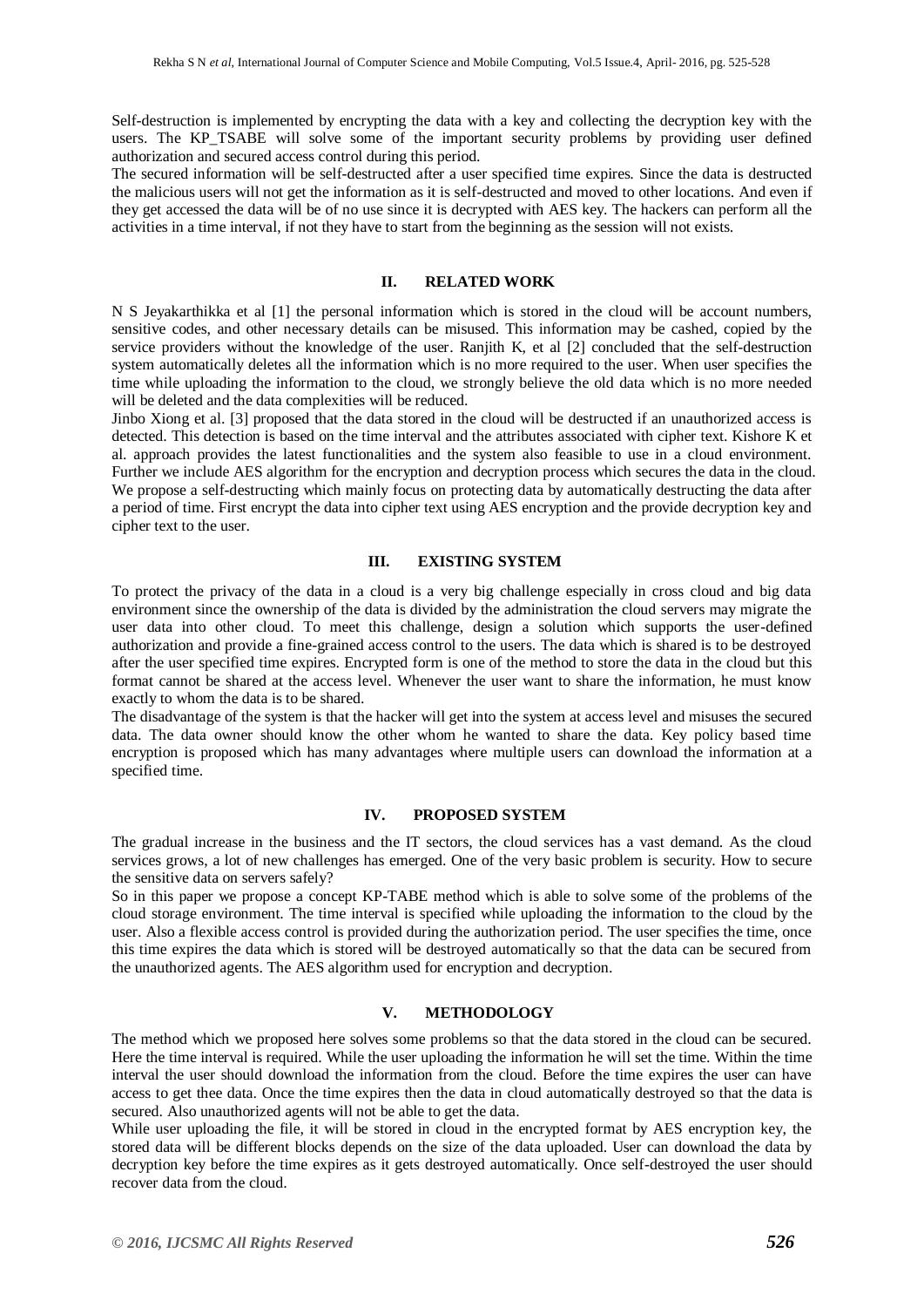



The above figure shows the architecture of the scheme used to self-destruct the cipher text after a specified time expires. After the data is self-destructed and if the user wants the data, he should send request to the uploader so that the uploader recovers data from other cloud and uploads again. Once the data is requested it should get approved by the admin.

There are many advantages in this proposed system which provides security to front end as well as the middle end of the system. Also provides a self-destruction method which reduces the complexities in the cloud and secures the data as well. The possibility of data being theft also reduced.

#### **VI. CONCLUSION**

Cloud computing has the wide range of users, increasing the data privacy became very essential in the storage environment. The data should be protected from the hackers which may include personal, legal and sensitive information. If hackers gets the data, there is a chances of misuse. So to avoid the risk factors, the approach introduced here provides a solution for data privacy. Here our system will help to improve the security by deleting the data in the cloud keeping a backup of the data. This provides a convenient way to secure the data in the cloud.